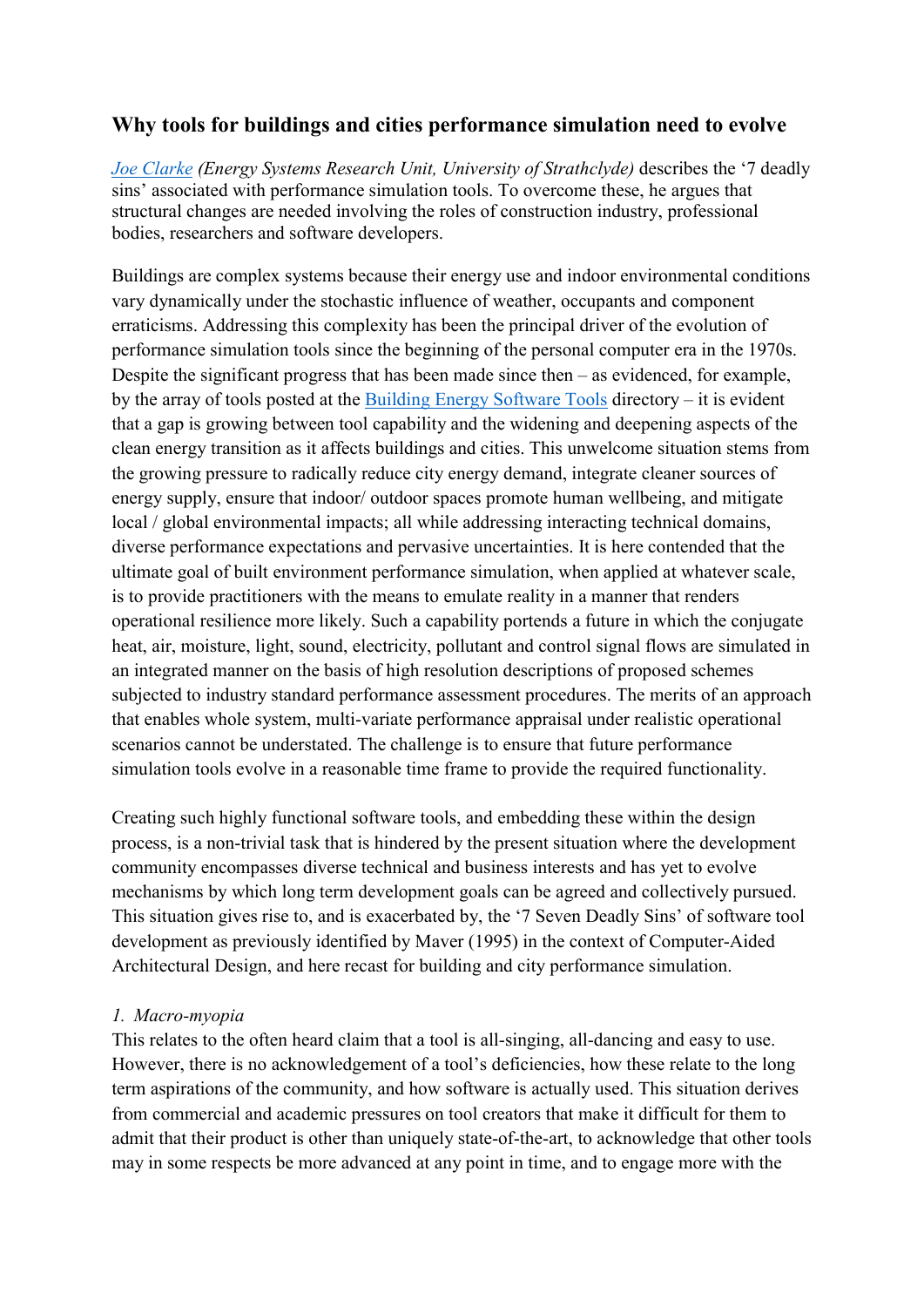contributions from the wider community. Addressing this issue would, at the very least, act as a catalyst for developer collaboration and better tool interoperability.

### 2. Déjà vu / amnesia

This is the re-emergence of ideas that have striking similarity to earlier work but with no attempt to openly acknowledge or build upon what went before. Inappropriately mentored newcomers to the field often proffer solutions that have been previously tried and rejected or, more problematic, expend considerable effort implementing methods that do not contribute any new assessment functionality. This situation is often compounded by 'hiding' such solutions behind user-friendly but misleading user interfaces.

## 3. Xenophilia

This is the importing of concepts from other disciplines (most typically computer science) that divert intellectual effort from researching what lies at the heart of the buildings and cities performance simulation challenge. A common example is a tool with an elegant optimisation algorithm that acts on results from a simplified core that gives misleading outputs by design. The absence of city performance simulation as a core discipline makes it difficult to justify R&D funding resulting in slow progress and low impact.

### 4. Non-sustainability

This is where the R&D effort is devoted to over-indulgent tool development, such as the reimplementation of existing methods corresponding to a new software engineering paradigm (such as object-oriented programming), with little attention given to researching design solutions that yield improved quality of performance to building clients and users. This results in 'new' tools of diminished capability when compared to what went before. Indeed, tool vendors, commercial or academic, are more likely to announce a 'stunning new feature'  $-$  BIM model import, legislation compliance support, user plug-in capability *etc.*  $-$  than invest effort in understanding how their tool can improve design solutions.

## 5. Failure to validate

This is where a plethora of exotic claims relating to predictive preciseness are not subjected to any independent verification. In most other disciplines this situation is considered unacceptable. The existence of an independent tool accreditation agency or, at the very least, the requirement that tools encapsulate standard validation tests that can be activated by users, would do much to eliminate spurious claims and improve tool fidelity vis-à-vis the real world.

## 6. Failure to evaluate

This is where there is no independent investigation of tool ease of use and applicability to real problems. The absence of credible user feedback means that future R&D is undirected and vulnerable to academic drift. The professional bodies could usefully take the lead in activities focused on applications requirements capture in order to identify necessary new functionality, bring forward application standards, and inform the content of training provisions for practitioners.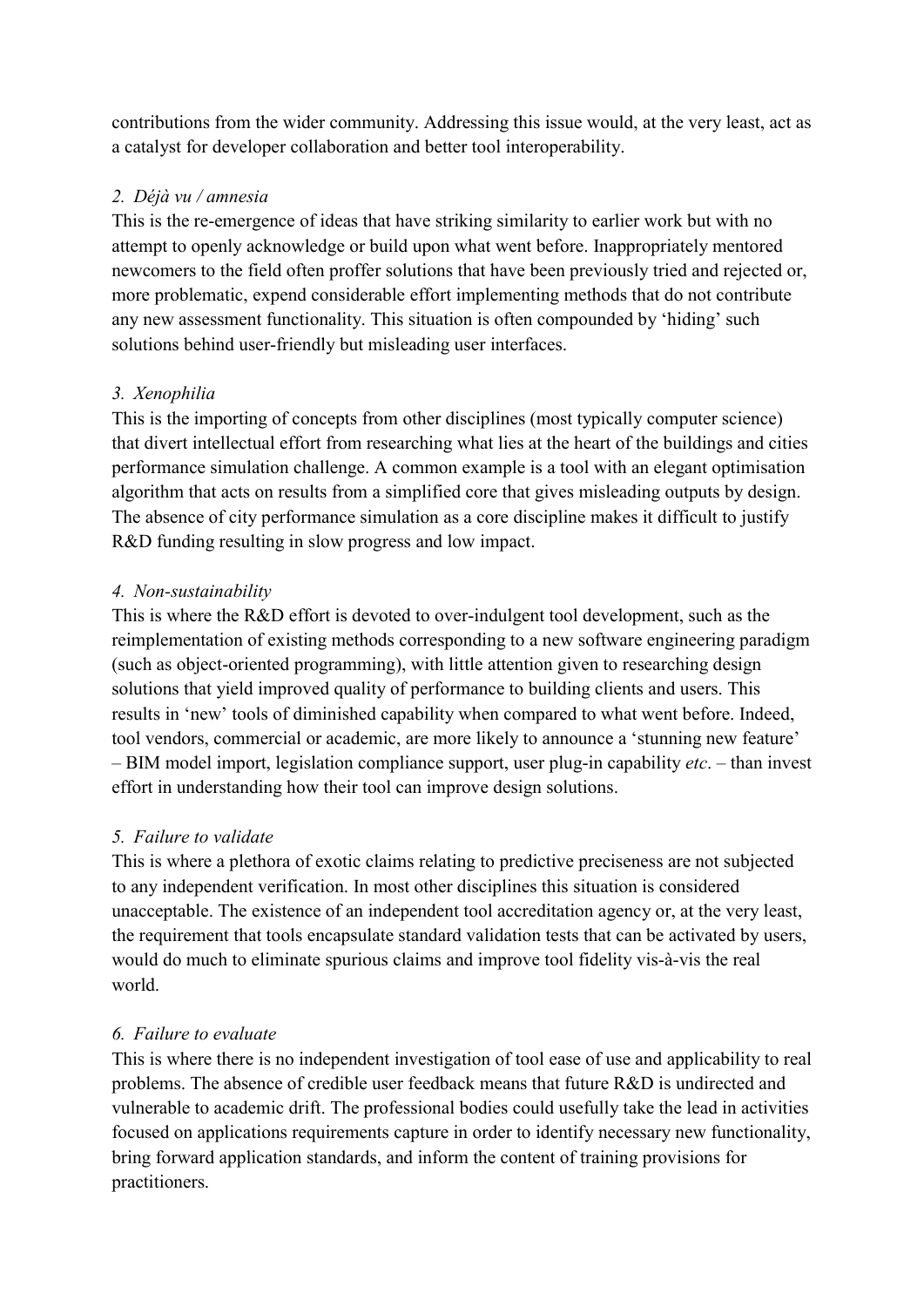#### 7. Failure to criticise

This is where a community conspires to condone or even encourage self-indulgent speculation and solipsism: a bad example to set for the next generation of researchers and developers. A useful role for construction sector bodies would be to initiate activities that bring constructive criticism to bear on the capabilities and application deficiencies of all tools as a means to influence the funding bodies and thereby ensure a better future.

In summary, tool developers are forced to address disparate requirements relating to user interfaces, data model manipulation, mathematical models, numerical methods, database management, software engineering, outcome validation, user documentation and the like. Because there is limited development sharing, and since no single organisation will possess the necessary expertise in all areas, contemporary tools have substantial deficiencies relative to the reality. To compound the problem, tools are promoted by vendors in a manner that hides deficiencies and implicitly or otherwise undermines the development effort expended by others. This is an unacceptable situation that serves only to fragment the development effort. The consequence of such behaviours is a slow pace of change, lack of standards, unnecessary duplication of effort, tension between developers, and a plethora of software tools all with substantial shortcomings.

One professional body – the International Building Performance Simulation Association (IBPSA) – has taken action to address the above issues through the publication of a futures vision for the discipline (Clarke, 2015) and through the fostering of activities to direct the called-for developments. What is now needed is for the construction industry itself to take a proactive role in directing tool evolution and application. Such a role could usefully address questions such as:

- What are the costs and benefits of the high resolution simulation approach?
- How can a business identify the correct software tools for its needs?
- Who should provide independent tool validation and accreditation?
- How can modelling tools best be embedded within a business?
- What are the different roles required from members of a simulation team?
- What training will staff require and who can provide this?
- In what ways will business work practices need to be adapted?
- How are high resolution models constructed and quality-assured?
- Where will I find approved databases for use in model definition?
- How are models calibrated before use and documented and archived thereafter?
- What are the requirements for standard performance assessments?
- What performance criteria should be used to appraise overall performance?
- What are the business risks and rewards associated with investing in the technology?

Some progress in these regards has already been made with professional bodies such as CIBSE and ASHRAE establishing mechanisms to support tool use in practice – such as the work of the Building Simulation & Energy Modelling group and Building Energy Modelling